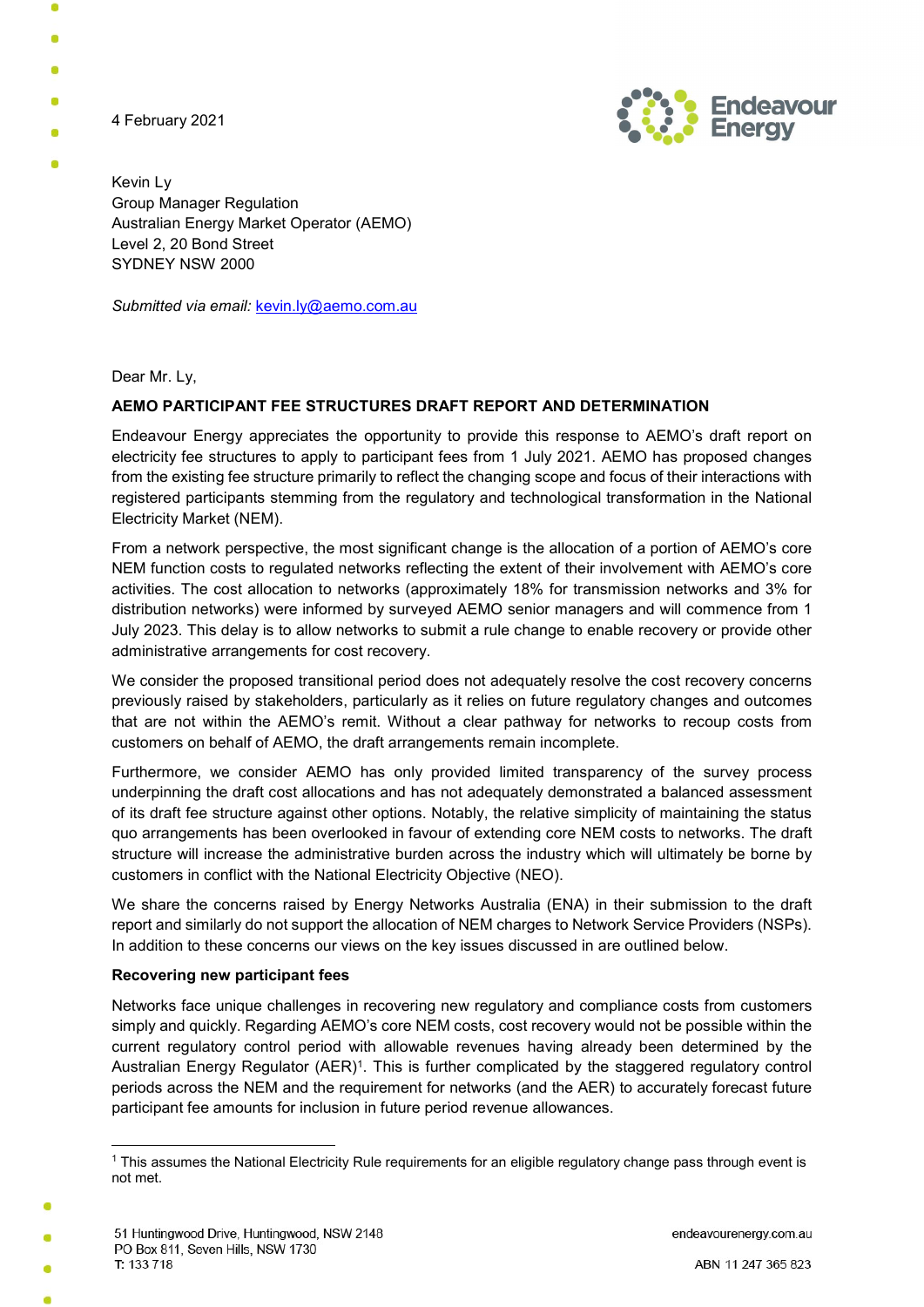We recognise AEMO has responded to these stakeholder concerns by deferring the recovery of fees for networks. However, a 1 July 2023 commencement will still require most networks to fund the cost of these fees from existing revenue allowances. For the networks starting a new regulatory period on or after the commencement date, there will be challenges around the variability of AEMO's annual costs and forecasting expected fees for inclusion in regulatory allowances.

We do not consider imposing participant fees on networks without providing a regulatory solution to enable these costs to be recovered from customers delivers an equitable outcome or is in the long term interest of customers. Instead, it would be inconsistent with the revenue and pricing principles in the National Electricity Law (NEL) which we believe AEMO should have greater regard to when making the final decision.

Also, AEMO has placed the onus on networks to initiate the requisite regulatory framework changes to enable the new fees to be recovered from customers. In our view, it would be better regulatory practice for AEMO to itself submit a rule change request in conjunction with this consultation so the two interrelated consultations could progress in parallel in a manner similar to AEMO's Initial Distributed Energy Resources (DER) Minimum Technical Standards consultation which was conducted alongside the Technical Standards for DER rule change proposed by AEMO.

Progressing the rule change with the fee structure consultation would provide stakeholders with confidence that the rule change outcomes support the fee cost recovery arrangements as envisaged by AEMO and avoid uncertainties associated from the enabling rule change process lagging the finalised fee structure. We consider these uncertainties should be strong considerations in deciding whether to charge participant fees to networks.

## Transparency of cost allocations and options assessment

It is noteworthy that in response to stakeholder criticisms regarding their consultation processes that AEMO is in the process of updating its engagement model. AEMO have stated, in broad terms, that updates will aim to deliver a more transparent and collaborative experience for stakeholders.

In contrast to these objectives, AEMO's draft report provides only a rudimentary description of the key activities and outputs attributable to participants and the survey techniques and process undertaken to derive the cost allocation shares. Also, it does not adequately demonstrate (at least to a level of detail that is commonplace in decisions and reports published by the AER and AEMC) how stakeholder feedback has been incorporated into the draft determination. The latter is most conspicuous in AEMO's decision to allocate fees to networks despite eight out of ten respondents, including non-network stakeholders, supporting a continuation of existing fee allocations.

It is imperative that fee allocation decisions are made on the basis of a transparent and replicable cost allocation methodology. However, the reliance on the responses of senior AEMO staff suggests there is some arbitrariness in the way allocations have been derived. Furthermore, the lack of detail and consultation on the design and delivery of the cost allocation survey inhibits external scrutiny of the reported allocations and is at odds with the AER's detailed and consultative approach on the appropriate use of surveys to inform updates to Values of Customer Reliability (VCR) estimates.

We also query AEMO's assessment of the options against the fee structure principles. For instance, the simplicity principle would be most clearly met by the retaining the status quo arrangements as allocating NEM costs to networks would introduce new and inefficient administrative costs. This, and any other benefits of maintaining current fee structures should be considered more clearly to stakeholder to demonstrate a more balanced assessment of options.

Other potential benefits could include allowing the outcomes from the Energy Security Board's (ESB) Post 2025 NEM design review - specifically the two-sided market reforms and the potential recategorisation of participants into a single "trader" category – to be finalised prior to allocating costs in accordance with the new market structure. Similarly, it may be more prudent to maintain the status quo until the review of AEMO's governance and operating model is complete.